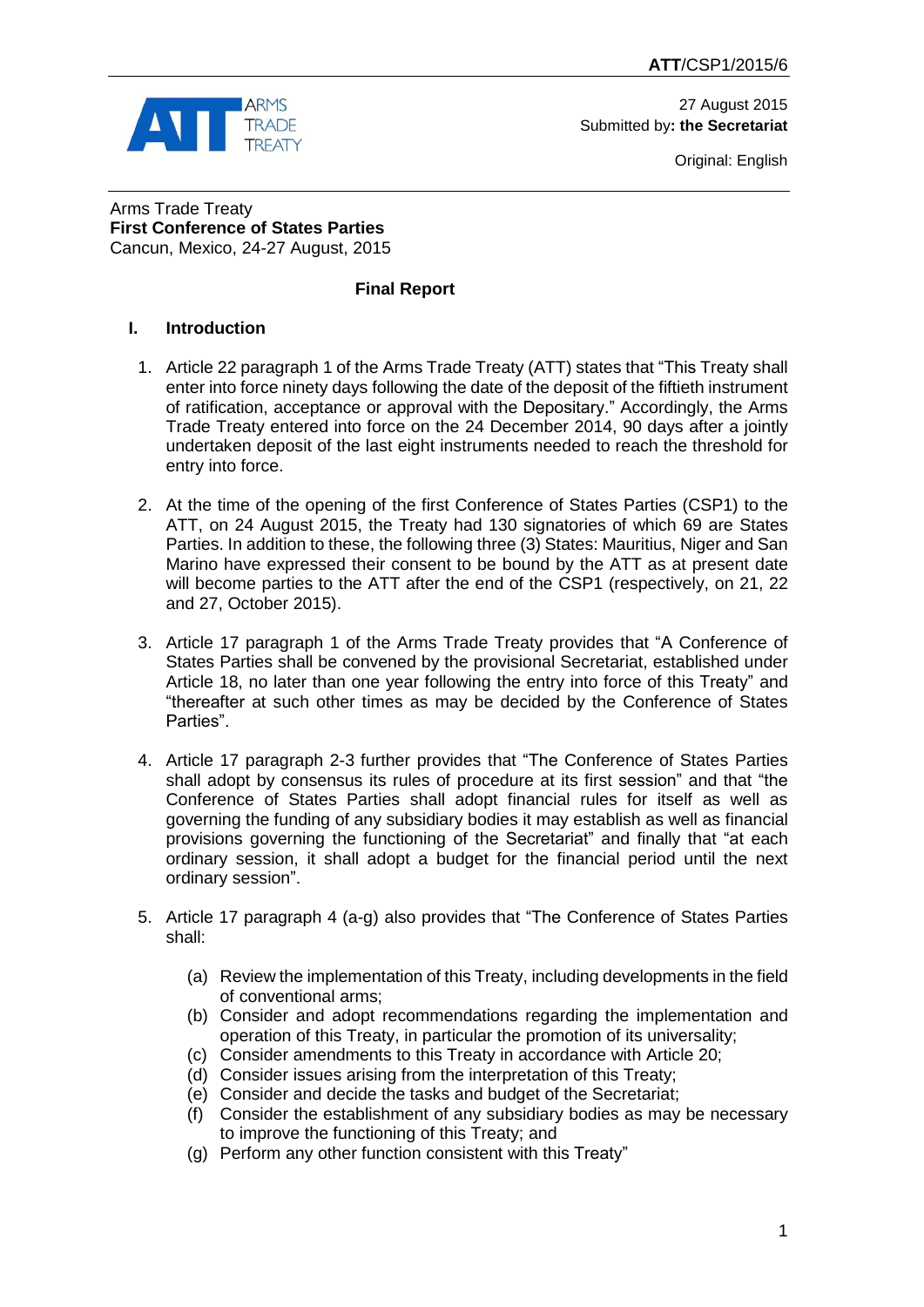- 6. In accordance with Article 18 paragraph 1, and "pending the first Conference of States Parties, a provisional Secretariat will be responsible for the administrative functions covered under this Treaty" and further that it shall undertake the responsibilities described in Article 18 paragraph 3, among them (d) "Facilitate the work of the Conference of States Parties, including making arrangements and providing the necessary services for meetings under this Treaty."
- 7. Following two informal consultations in Mexico City (8-9 September 2014) and Berlin (27-28 November 2014) and in cooperation with the host, the provisional Secretariat made arrangements, and provided the necessary services for, the first Preparatory Meeting in advance of the First Conference of States Parties, held in Port of Spain, Trinidad and Tobago on 23-24 February 2015. Eighty-two (82) States and a number of international and regional inter-governmental and nongovernmental organisations and representatives of industry participated in the meeting. A procedural report, ATT/1CSP/2015/PM.1/3 was prepared upon conclusion of the First Preparatory meeting, circulated to States on 11 March 2015.
- 8. Further to this, an informal Preparatory Meeting in advance of the First Conference of States Parties was held in Vienna, Austria, 20-21 April 2015. Ninety-seven (97) States and a number of international and regional inter-governmental and nongovernmental organisations and representatives of industry participated in the meeting. Beyond discussing effective implementation and best practice revised versions of working papers were informally presented and discussed with a view to further inform Facilitator's contributions to the second Preparatory Meeting.
- 9. On 6-8 July 2015, the second and Final Preparatory Meeting was held in Geneva, Switzerland co-chaired by the host and Mr. Jorge Lomónaco, Ambassador and Permanent Representative of Mexico to the United Nations Office at Geneva, as Chair of the Preparatory Process and designated Chair of the Conference of States Parties. One hundred and five (105) States and a number of international and regional inter-governmental and non-governmental organisations and representatives of industry participated in the meeting. A procedural report, ATT/1CSP/2015/PM.2/5 was prepared upon conclusion of the Final Preparatory Meeting, reviewed by States and adopted, as orally amended, at the final plenary meeting and thereafter made available to States Parties on the Treaty website at [www.thearmstradetreaty.org.](http://www.thearmstradetreaty.org/)

# **II. Organization of the First Conference of States Parties**

- 10. Pursuant with Article 18 paragraph 1 of the Treaty, and in accordance with decisions of States Parties contained in ATT/CSP1/2015/PM.1/3, paragraph 23-28 and in cooperation with the Government of Mexico, as the host, and the United Nations Development Programme (UNDP), the provisional Secretariat made arrangements and provided the necessary services for the first Conference of States Parties, including the preparation of this Report.
- 11. The First Conference of States Parties to the Arms Trade Treaty was held in Cancún, Mexico on 24-27 August 2015 and was attended by 119 States, a number of international and regional intergovernmental organisations and representatives of civil society, including NGOs, and industry.
- 12. The following sixty-seven (67) States Parties to the Treaty participated in the work of the Conference: Albania, Antigua and Barbuda, Argentina, Australia, Austria, Bahamas, Barbados, Belgium, Belize, Bosnia and Herzegovina, Bulgaria, Burkina Faso, Chad, Costa Rica, Cote d'Ivoire, Croatia, Czech Republic, Denmark, Dominica, Dominican Republic, El Salvador, Estonia, Finland, France, Germany, Grenada, Guinea, Guyana, Hungary, Iceland, Ireland, Italy, Jamaica, Japan, Latvia,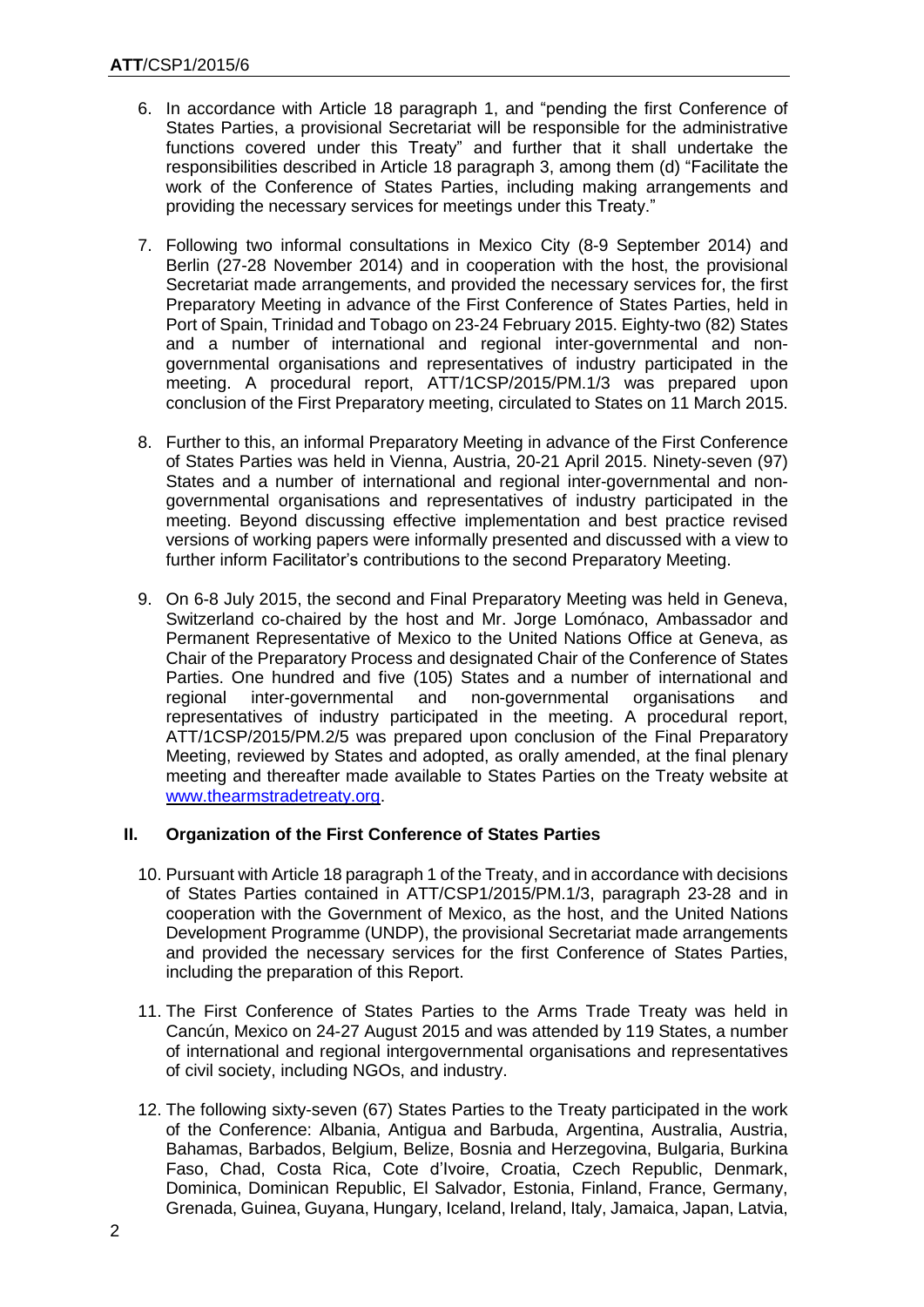Liberia, Liechtenstein, Lithuania, Luxembourg, Mali, Mexico, Montenegro, the Netherlands, New Zealand, Nigeria, Norway, Panama, Paraguay, Poland, Portugal, Romania, Saint Lucia, Saint Vincent and the Grenadines, Samoa, Senegal, Serbia, Sierra Leone, Slovakia, Slovenia, South Africa, Spain, Sweden, Switzerland, the former Yugoslav Republic of Macedonia, Trinidad and Tobago, United Kingdom of Great Britain and Northern Ireland and Uruguay.

- 13. The following State that has ratified or acceded to the Treaty, but for which it was not yet in force, participated in the work of the Conference: Niger.
- 14. The following forty (40) States signatories to the Treaty participated in the work of the Conference: Angola, Bangladesh, Brazil, Burundi, Cameroon, Cape Verde, Chile, Colombia, Comoros, Cyprus, Georgia, Ghana, Guatemala, Guinea Bissau, Haiti, Honduras, Israel, Kiribati, Lesotho, Madagascar, Malaysia, Mauritania, Mongolia, Mozambique, Namibia, Peru, the Philippines, Republic of Korea, Republic of Moldova, Singapore, Swaziland, Thailand, Togo, Turkey, Tuvalu, Ukraine, the United Arab Emirates, United Republic of Tanzania, United States of America and Zambia.
- 15. The following eleven (11) States also attended the Conference as observers: Algeria, Botswana, China, Fiji, the Holy See, Jordan, Kenya, Qatar, Saudi Arabia, Viet Nam and Yemen.
- 16. The following organisations participated in the work of the Conference as observers: United Nations Development Programme, United Nations Institute for Disarmament Research, United Nations Office for Disarmament Affairs, United Nations Office on Drugs and Crime, African Union, East African Community, European Union, Organization of American States, and International Committee of the Red Cross, Wassenaar Arrangement.
- 17. The following international coalitions of NGOs and associations representing industry, as well as civil society representatives, participated in the work of the Conference as observers: Control Arms Coalition [Acronym Institute for Disarmament Diplomacy; Action Sécurité Éthique Républicaines; Africa Peace Forum; Alianza Cívica- Monterrey; Amnesty International; Anglican Church; Asociación para Políticas Públicas; Asociación Transiciones; Association of Women's Organizations of Jamaica; Cameroon Youths and Students Forum for Peace; Campaña Colombiana Contra Minas; Caribbean Coalition for Development and Reduction of Armed Violence; Centre de Recherches sur la Sécurité et le Développement; Centre for Peace, Security and Armed Violence Prevention; Centre for Trust, Peace and Social Relations, Coventry University; Centro de Estudios Ecuménicos, A.C.; Church of Sweden; Conectas Direitos Humanos; Control Arms; Desarma México A.C.; End Child Prostitution, Child Pornography and Trafficking of Children for Sexual Purposes; Fundación Arias para la Paz y el Progreso Humano; Groupe de Recherche et d'Information sur la Paix et la Sécurité; Instituto de Enseñanza para el Desarrollo Sostenible; International Physicians for the Prevention of Nuclear War; Movimiento por la Paz con Justicia y Dignidad; Mozambican Force for Crime Investigation and Social Reintegration; Nonviolence International Southeast Asia; Norwegian Ecumenical Peace Platform; Norwegian Forum for Environment and Development; Oxfam; Pacific Small Arms Action Group; Parliamentary Forum on Small Arms and Light Weapons; Partners for Peace and Development; Pax Christi Institute; Pax for Peace; Peace Research Institute Oslo; Permanent Peace Movement; Project Ploughshares; Saferworld; Seguridad Humana en Latinoamérica y el Caribe; Small Arms Survey; South Sudan Action Network on Small Arms; Stimson Centre; Swedish Peace and Arbitration Society; Thunder PR; West African Action Network on Small Arms; Women for Peace and Democracy Nepal; Women's International League for Peace and Freedom; Yabra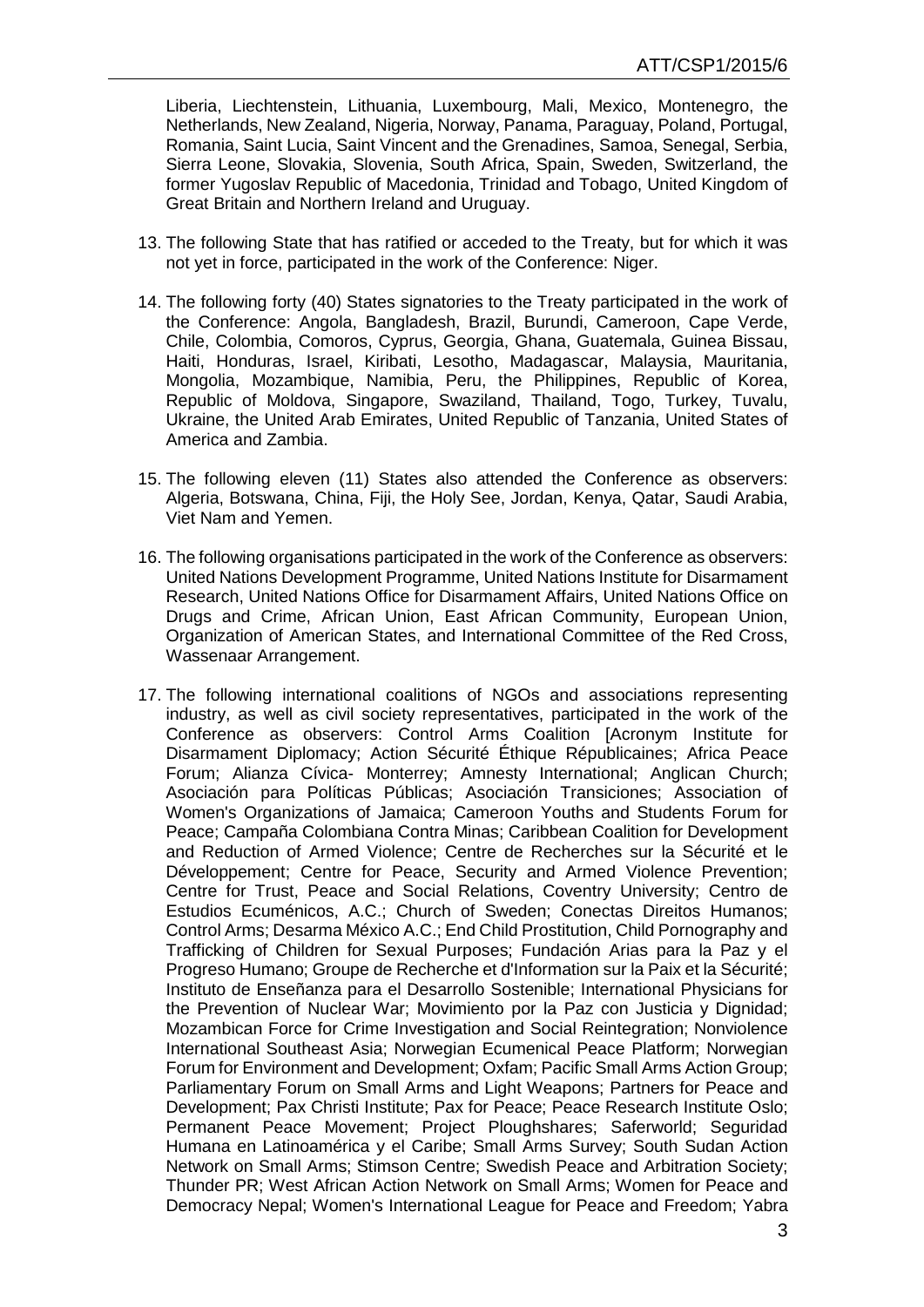Citizen Development], SaferGlobe Research Network, World Forum on the Future Shooting Activities, The Boeing Company, Business and Diplomacy, Defense Small Arms Advisory Council, Dynamit Nobel Defence GmbH, Fundación Arias para la Paz y el Progreso Humano, The Heritage Foundation, International Peace Information Service, National Rifle Association of America, Second Amendment Foundation, Sporting Arms and Ammunition Manufacturers' Institute, Stockholm International Peace Research Institute, Universidad Anahuac.

18. The provisional Secretariat presented a report contained in the document ATT/CSP1/2015/INF.4, as a transparency and accountability measure to States Parties, in which it is described some of the activities and administrative functions carried out by Mexico alongside with the support of the UNDP Office in Geneva, since the Arms Trade Treaty's entry into force, on 24 December 2014, until the celebration of the First Conference of States Parties, held in Cancun, on 24-27 August 2015. Among other aspects, the provisional Secretariat's report presents data on the Sponsorship Programme and thanks donors for their voluntary contributions.

#### **III. Decisions and recommendations**

- 19. Pursuant to the confirmation by States Parties at the First Preparatory Meeting, held in Port of Spain, Trinidad and Tobago (23-24 February 2015), to designate Mexico as the Chair of the First Conference of States Parties, as contained in document ATT/1CSP/2015/PM.1/3, the Conference proceeded with the election, by acclamation, of Ambassador Jorge Lomónaco, Permanent Representative of Mexico to the United Nations Office in Geneva, and President of the Preparatory Process, as the President of the First Conference of States Parties.
- 20. The Conference proceeded with the adoption of the Agenda as contained in document ATT/CSP1/2015/1/Rev.1, circulated 24 August 2015.
- 21. The Conference considered and adopted, by consensus, the draft Rules of Procedure, hereafter the Rules of Procedure, as contained in document ATT/CSP1/2015/WP.1/Rev.1, submitted by Mexico (Facilitator for matters pertaining to Rules of Procedure). The Rules of Procedure will be issued as ATT/CSP1/CONF.1.
- 22. Pursuant to Rule 9.1 of the Rules of Procedure, and with reference to this being the first Conference of States Parties, as a provisional measure, the Conference elected Montenegro, Nigeria, Samoa and the United Kingdom as the four (4) vice-Presidents, to serve up until the end of the CSP1, at which time an election will be undertaken to elect the President and four (4) vice-Presidents for the following session.
- 23. Pursuant to Rule 10 of the Rules of Procedure, and with reference to this being the first Conference of States Parties, as a provisional measure, the Conferences decided to suspend Rule 10 as it stands with reference to the absence of a Head of the permanent Secretariat. It confirmed Mexico as the Secretary of the Conference and to serve in this capacity, in this session, until such time at which the Head of the Secretariat has been appointed.
- 24. Pursuant to Article 17 paragraph 3, the Conference considered and adopted Financial Rules for itself as well as governing for the funding of any subsidiary bodies it may establish and the financial provisions governing the functioning of the Secretariat, as contained in document ATT/CSP/2015/WP.3/Rev.1 submitted by Australia and Ghana (Facilitators on matters pertaining to financial rules). The Financial Rules will be issued as ATT/CSP1/CONF.2.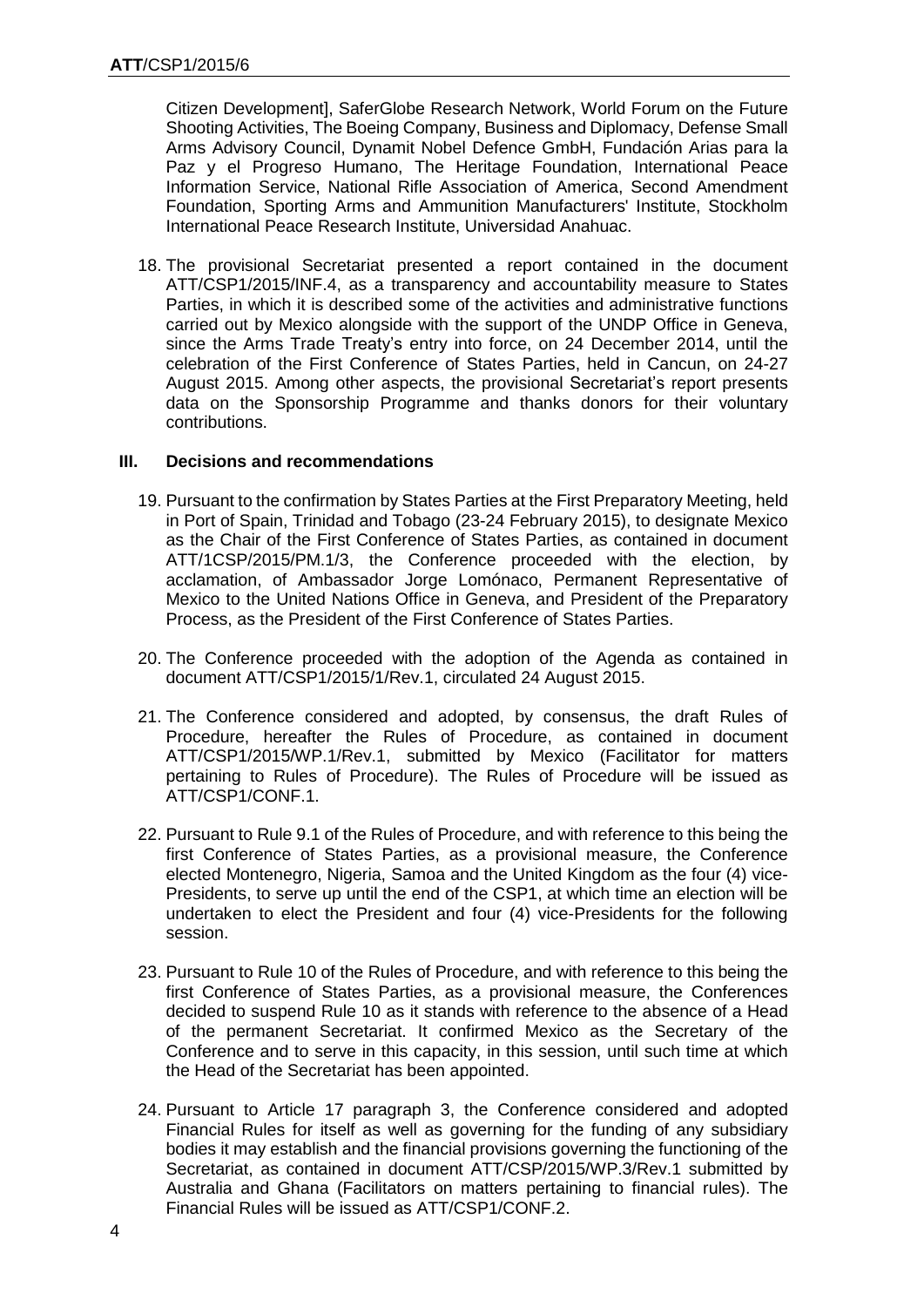- 25. As per provisions under Article 18, the Conference approved by consensus to designate *Geneva, Switzerland* as the location of the Secretariat.
- 26. With reference to the evolution of the preparatory process, the limited time available and the expressed wish of States Parties for a prompt realisation of the establishment of a permanent Secretariat, the Conference decided to consider an appointment of the first Head of the Secretariat to the Arms Trade Treaty, to serve until the second Conference of State Parties convenes in Geneva, with the understanding that a full-scale merit based selection process would be launched at a later stage which would conclude with the selection of a Head of the Secretariat of the Arms Trade Treaty for a second term, at the CSP2.
- 27. Pursuant to the agreement reached among States at the Final Preparatory Meeting on the process of how to reach a decision on the most suitable candidate through, to the extent possible, a merit based selection for the appointment of the Head of the Secretariat, the Conference considered the recommendations made by the Chairperson, as contained in document ATT/CSP1/2015/4 and decided upon the appointment of Mr Simeon Dumisani Dladla from South Africa, as the first Head of the Secretariat of the ATT.
- 28. Pursuant to Article 17 paragraph 4 (e), the Conference decided the tasks of the Secretariat as contained in document ATT/CSP/2015/WP.2/Rev.2, submitted by France, Facilitator on matters pertaining to the Secretariat. The Directive will be issued as ATT/CSP1/CONF.3.
- 29. Pursuant to Article 17 paragraph 4 (f) the Conference decided to establish a Management Committee in accordance with the Terms of Reference outlined in document ATT/CSP/2015/WP.5/Rev.2, submitted by the Facilitators France, Australia/Ghana, to provide oversight of financial matters as well as on other matters related to the Secretariat with the aim of ensuring maximum accountability, efficiency and transparency of certain functions of the Secretariat and of financial matters on its behalf.
- 30. Pursuant to the decision to establish a Management Committee, the following five State Party representatives designated by each UN regional group, were appointed by the Conference as Members of the Management Committee in addition to the President of the Conference: *Côte d'Ivoire, Czech Republic, France, Jamaica* and *Japan.*
- 31. Pursuant to Article 17 paragraph 4 (e) and in recognition of the need to develop a proposal concerning the administrative arrangements of the Secretariat for the consideration of the Conference, the CSP1 adopted a provisional budget for the Secretariat for the financial period up to the next ordinary session as contained in document ATT/CSP/2015/WP.6/Rev.1, as amended, to be issued as ATT/CSP/2015/WP.6/Rev.1/Corr., including relevant expenditures foreseen for 2015, as well as a provisional budget for the Conference including a cost estimated for its second session, submitted by the provisional Secretariat.
- 32. The Conference decided, as an interim measure, to bridge the institutional arrangements between the CSP1 and the time at which the newly appointed Head of the Secretariat take up his duties, to entrust the Management Committee, with the support of UNDP Geneva, to assist with the administrative tasks as necessary, in support of the work of the Conference. The interim administrative arrangements will be covered on a cost recovery basis.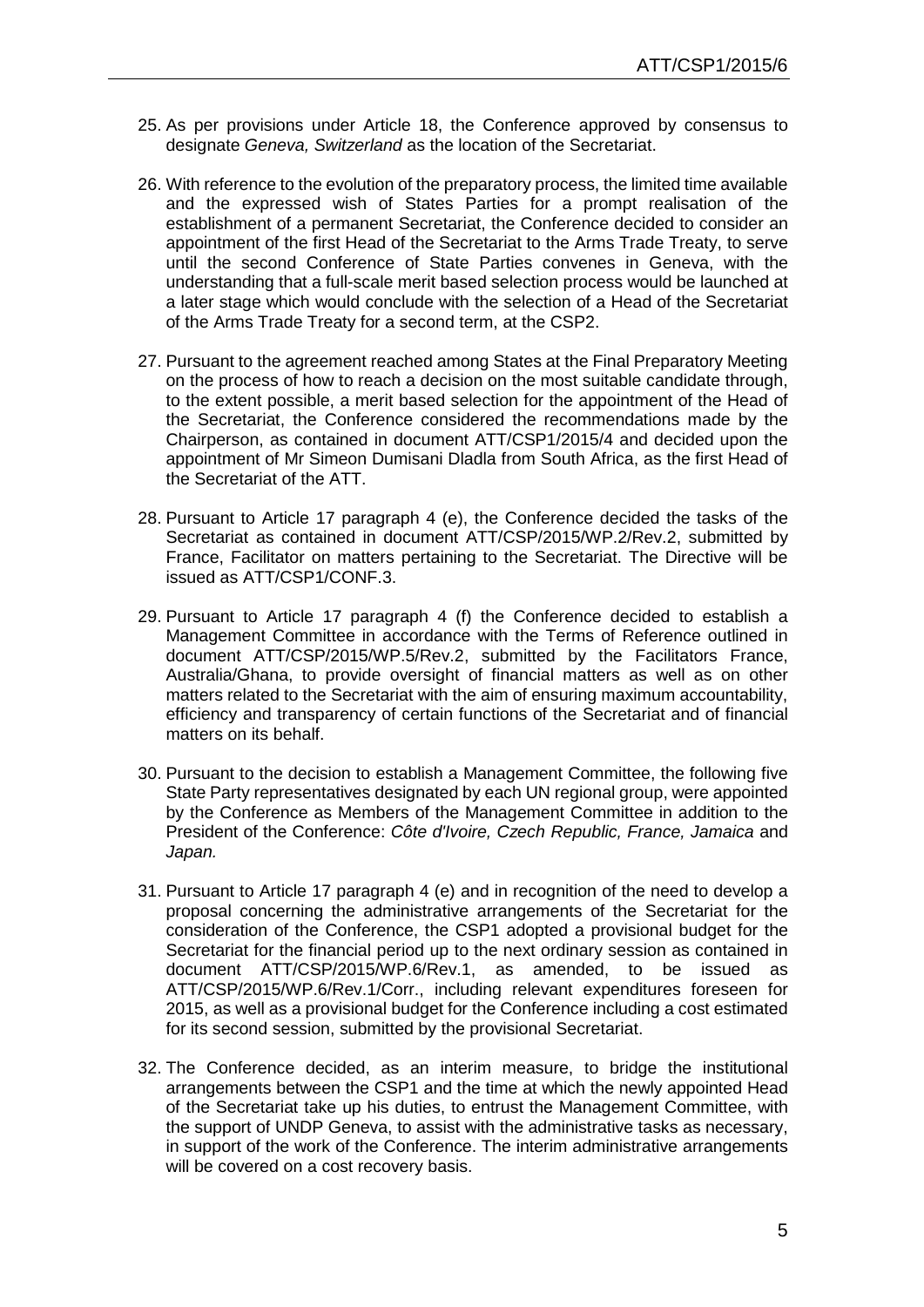- 33. Further to the decisions pursuant to paragraph 32, the Conference decided to hold an Extraordinary Meeting to review and consider for adoption, the draft proposal concerning the administrative arrangements of the Secretariat and subsequent to this, a revision of the provisional budgets referred to.
- 34. The Conference decided that the Extraordinary Meeting would be held early in the new year of 2016 at the seat of the Secretariat, for the duration of one (1) day and considered for adoption the Provisional Agenda as contained in considered for adoption the Provisional Agenda as contained in<br>ATT/CSP1/2015/WP.7 submitted by the President, to be issued as submitted by the President, to be issued as ATT/CSP1/2015/EM.1.
- 35. The Conference of the States Parties agreed to consider actions and activities for its Programme of Work, as contained in ATT/CSP1/2015/WP.8.Rev.1 and as orally amended, in the period up to the second ordinary session that could be foreseen in follow up to decisions by the Conference of States Parties at its first session. Such activities may include, *inter alia*:
	- In the absence of the Head of the Secretariat and until the day at which he enters into office, plans for the further operationalization of the Secretariat including the development of a workplan for the Secretariat,
	- In the absence of the Head of the Secretariat and until the day at which he enters into office, initiation of the assessment of States Parties enabling contributions for the CSP and any subsidiary bodies it may establish and for the Secretariat
	- A programme for the Management Committee,
	- In the absence of the Head of the Secretariat and until the day at which he enters into office, a mechanism for receiving reports under Article 13, and national control lists pursuant to Article 5.4, and national point(s) of contact pursuant to Article 5.6 as well as identifying competent national authorities in accordance with 5.5,
	- Provisions for further development of the functions of the Trust Fund,
	- Activities with the objective to identify how States wish to address matters under Article 17.4 (a-d) over the intersessional period up to the next ordinary session

as well as further suggestions by the President relevant to Article 17.4 such as:

- Identifying and assessing developments in the field of conventional arms,
- Collating best practice on the implementation and operation of the Treaty,
- Promoting universalization of the Treaty
- Identifying lessons learnt and need for adjustments in implementation,
- Collate practice among states designed on the basis of Treaty interpretation

the actions of which could be reported to Conference at the next annual ordinary session.

- 36. The Conference decided to take note with appreciation, of the reporting templates, as found in ATT/CSP1/2015/WP.4/Rev.2, and as orally amended, submitted by Sweden, Facilitator on matters pertaining to reporting, and decided to establish an informal working group on reporting.
- 37. Pursuant to Rule 9.1 of the Rules of Procedure, the Conference elected, by acclamation, Ambassador Emmanuel E. Imohe from Nigeria as the President for the following session of the Conference.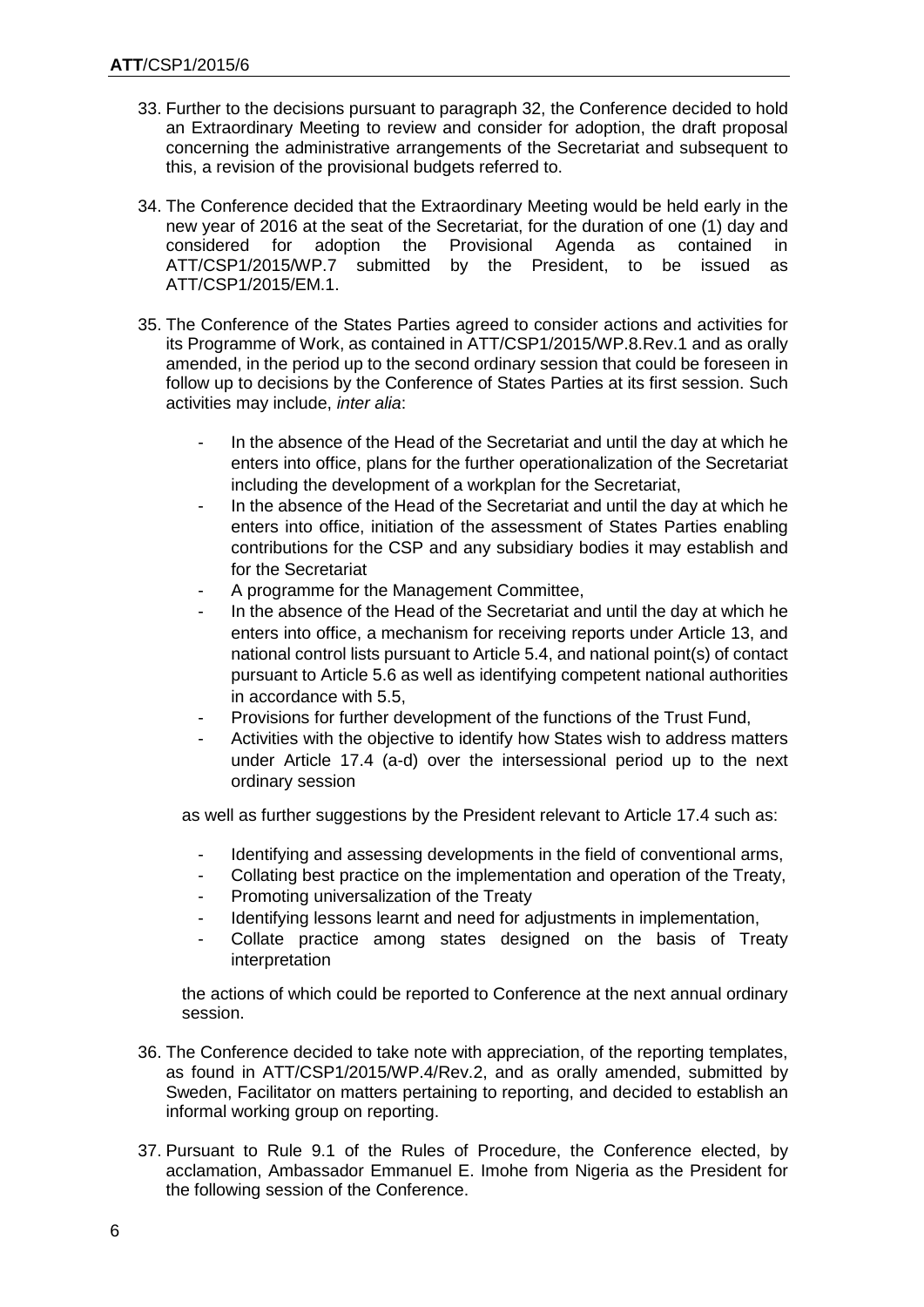- 38. Pursuant to the same Rule, the Conference elected, by acclamation, *Costa Rica, Finland, Montenegro* and *New Zealand,* as the four vice-Presidents for the following session of the Conference.
- 39. The Conference decided to hold its next annual ordinary sessions at the seat of the Secretariat, for a duration of up to 5 days in the second half of 2016.
- 40. The Conference warmly thanked Mexico for the exceptional dedication and outstanding work done by the Chairperson and the provisional Secretariat in supporting States and leading the Preparatory Process up to and through a successful first Conference of States Parties.
- 41. At its last plenary meeting, on Thursday 27 August 2015, the Conference adopted its Final Report as contained in document ATT/CSP1/2015/WP.12, and as orally amended, to be issued as document ATT/CSP1/2015/6.

# **LIST OF DOCUMENTS**

| ATT/CSP1/2015         | Informal ballot procedure, submitted by the<br>Secretariat                                                                   |
|-----------------------|------------------------------------------------------------------------------------------------------------------------------|
| ATT/CSP1/2015/1       | Provisional agenda, submitted by the Chairperson<br>of the Preparatory Process                                               |
| ATT/CSP1/2015/1/Rev.1 | Revised Provisional agenda, submitted by the<br>Chairperson of the Preparatory Process                                       |
| ATT/CSP1/2015/2       | Provisional programme of work, submitted by the<br>Chairperson of the Preparatory Process                                    |
| ATT/CSP1/2015/3       | Annotated provisional programme of work,<br>submitted by the Chairperson of the Preparatory<br><b>Process</b>                |
| ATT/CSP1/2015/4       | Report of the Evaluation Committee, submitted by<br>the Chairperson of the Preparatory Process                               |
| ATT/CSP1/2015/5       | Participant list, submitted by the Secretariat                                                                               |
| ATT/CSP1/2015/6       | Final Report, submitted by the Secretariat                                                                                   |
| ATT/CSP1/2015/INF.1   | Questionnaire for candidates cities, submitted by<br>France as Facilitator on Secretariat                                    |
| ATT/CSP1/2015/INF.2   | Arms Trade Treaty Secretariat costing<br>spreadsheet, submitted by Ghana and Australia<br>as facilitators on Financial Rules |
| ATT/CSP1/2015/INF.3   | Letter of the Chair of the preparatory process,<br>submitted by Chairperson of the Preparatory<br>Process                    |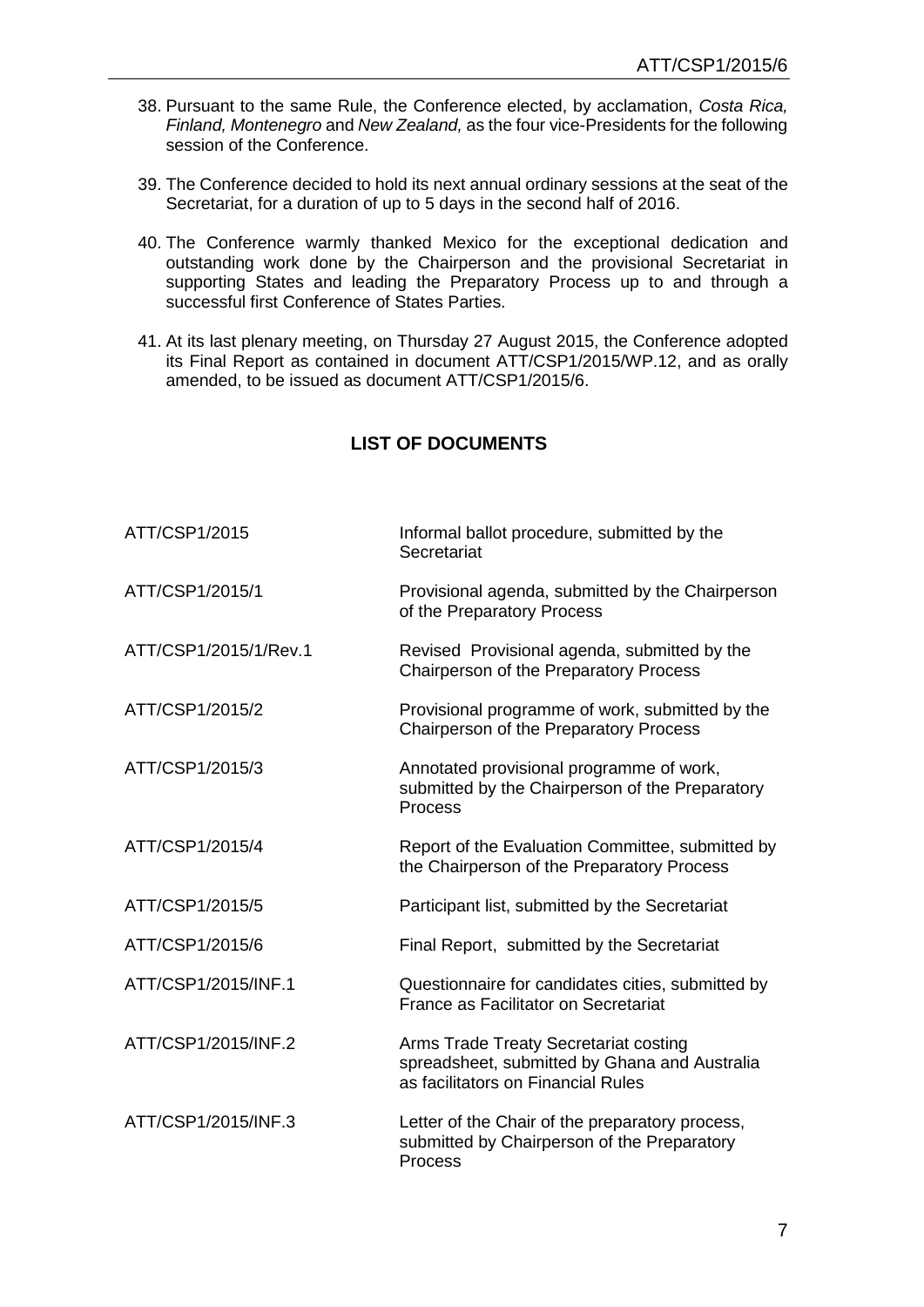| ATT/CSP1/2015/INF.4      | Report on the activities of the provisional<br>Secretariat, submitted by the provisional<br>Secretariat                                                                                                       |
|--------------------------|---------------------------------------------------------------------------------------------------------------------------------------------------------------------------------------------------------------|
| ATT/CSP1/2015/WP.1       | Draft Rules of Procedure, submitted by Mexico as<br>facilitator on Rules of Procedure                                                                                                                         |
| ATT/CSP1/2015/WP.1/Rev.1 | Revised Draft Rules of Procedure, submitted by<br>Mexico as facilitator on Rules of Procedure                                                                                                                 |
| ATT/CSP1/2015/WP.2       | Secretariat, submitted by France as facilitator on                                                                                                                                                            |
| ATT/CSP1/2015/WP.2/Rev.1 | Secretariat<br>Revision - Secretariat, submitted by France as<br>facilitator on Secretariat                                                                                                                   |
| ATT/CSP1/2015/WP.2/Rev.2 | 2 <sup>nd</sup> Revision, Secretariat, submitted by France as<br>facilitator on Secretariat                                                                                                                   |
| ATT/CSP1/2015/WP.3       | Report on Financial Rules, submitted by Ghana<br>and Australia as facilitators on Financial Rules                                                                                                             |
| ATT/CSP1/2015/WP.3/Rev.1 | Revision - Financial Rules, submitted by Ghana<br>and Australia as facilitators on Financial Rules                                                                                                            |
| ATT/CSP1/2015/WP.4       | Reporting templates, submitted by Sweden as<br>facilitator on Reporting                                                                                                                                       |
| ATT/CSP1/2015/WP.4/Rev.1 | Revision - Reporting templates, submitted by<br>Sweden as facilitator on Reporting                                                                                                                            |
| ATT/CSP1/2015/WP.4/Rev.2 | 2 <sup>nd</sup> Revision, Reporting templates, submitted by<br>Sweden as facilitator on Reporting                                                                                                             |
| ATT/CSP1/2015/WP.5       | Terms of Reference for the Management<br>Committee, submitted by Australia/France as<br>facilitators on Financial Rules/Secretariat                                                                           |
| ATT/CSP1/2015/WP.5/Rev.1 | Revision - Terms of Reference for the<br>Management Committee, submitted by<br>Australia/France as facilitators on Financial<br>Rules/Secretariat                                                             |
| ATT/CSP1/2015/WP.5/Rev.2 | 2 <sup>nd</sup> Revision - Terms of Reference for the<br>Management Committee, submitted by<br>Australia/France as facilitators on Financial<br><b>Rules/Secretariat</b>                                      |
| ATT/CSP1/2015/WP.6       | Provisional budget for the Secretariat and the<br>Conference for the financial period up to the next<br>ordinary session, including a cost estimate for the<br>CSP2, submitted by the provisional Secretariat |
| ATT/CSP1/2015/WP.6/Rev.1 | Provisional budget for the Secretariat and the<br>Conference for the financial period up to the next<br>ordinary session, including a cost estimate for the<br>CSP2, submitted by the provisional Secretariat |